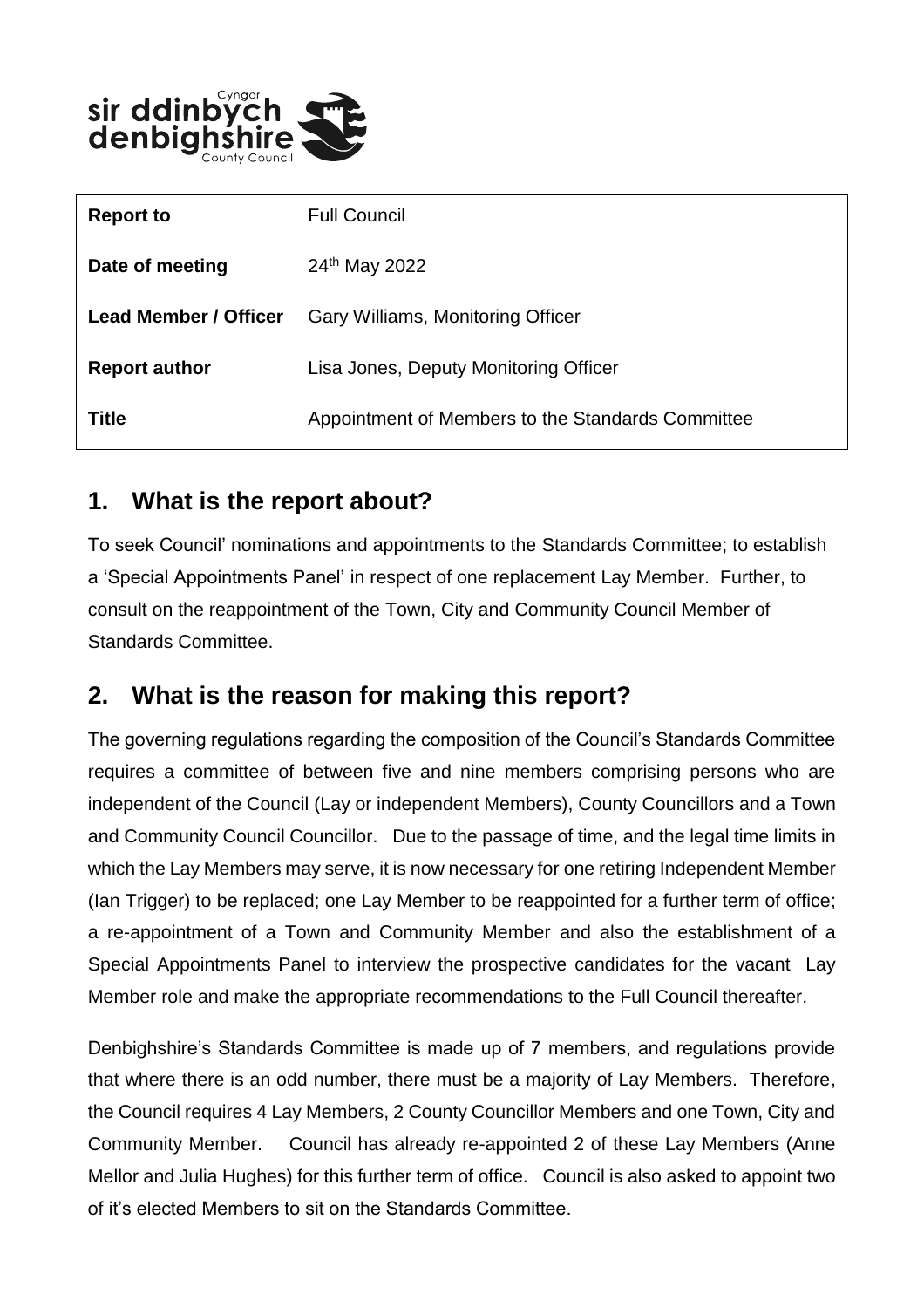# **3. What are the Recommendations?**

- 3.1 That the Monitoring Officer consult with the Town, City and Community Councils in respect of the Standards Committee' Town and Community Member, Councillor Gordon Hughes' re-appointment.
- 3.2 That the independent member Peter Lamb, be reappointed for a second and final term of office.
- 3.3 That three County Councillors be appointed to sit on the Standards Committee Special Appointments Panel in order to consider and interview the applicants for the Lay Member vacancy and thereafter make recommendations to Full Council.
- 3.4 That two County Councillors be appointed as the Council members to sit on the Council's Standards Committee.
- 3.2 A Well-being Impact Assessment is not required as part of this decision.

### **4. Report details**

#### Re-appointment of the Community Council Member

4.1 The Standards Committee Regulations require that before re-appointing the Town and Community Council representative, Town and Community Councils within the County and Community Council Associations should be consulted. The current Community representative Councillor Gordon Hughes, has advised he is happy to continue, subject to the statutory consultation, then approval. Once that consultation has been completed then a report will be brought back to the Full Council together with recommendations in respect of the Lay Member appointment as set out in 4.2 below.

#### Re-appointment of one Lay Member.

4.2 The Standards Committee legislation was amended in 2006 and since then members can serve a second consecutive term, which in the case of independent members, this is limited to four years. The independent member, Peter Lamb, who is eligible to serve a further term, has expressed a desire to continue in their role and Council is invited to re-appoint. In making the re-appointment for the one further term, the amended regulations now stipulate that there is no requirement to re-appoint through advertisement.

#### Establishment of a Special Appointments Panel

4.3 The Standards Committee Regulations also establish a Special Appointments Panel whose function is to consider applications for any vacancies for the Lay (ie non Council)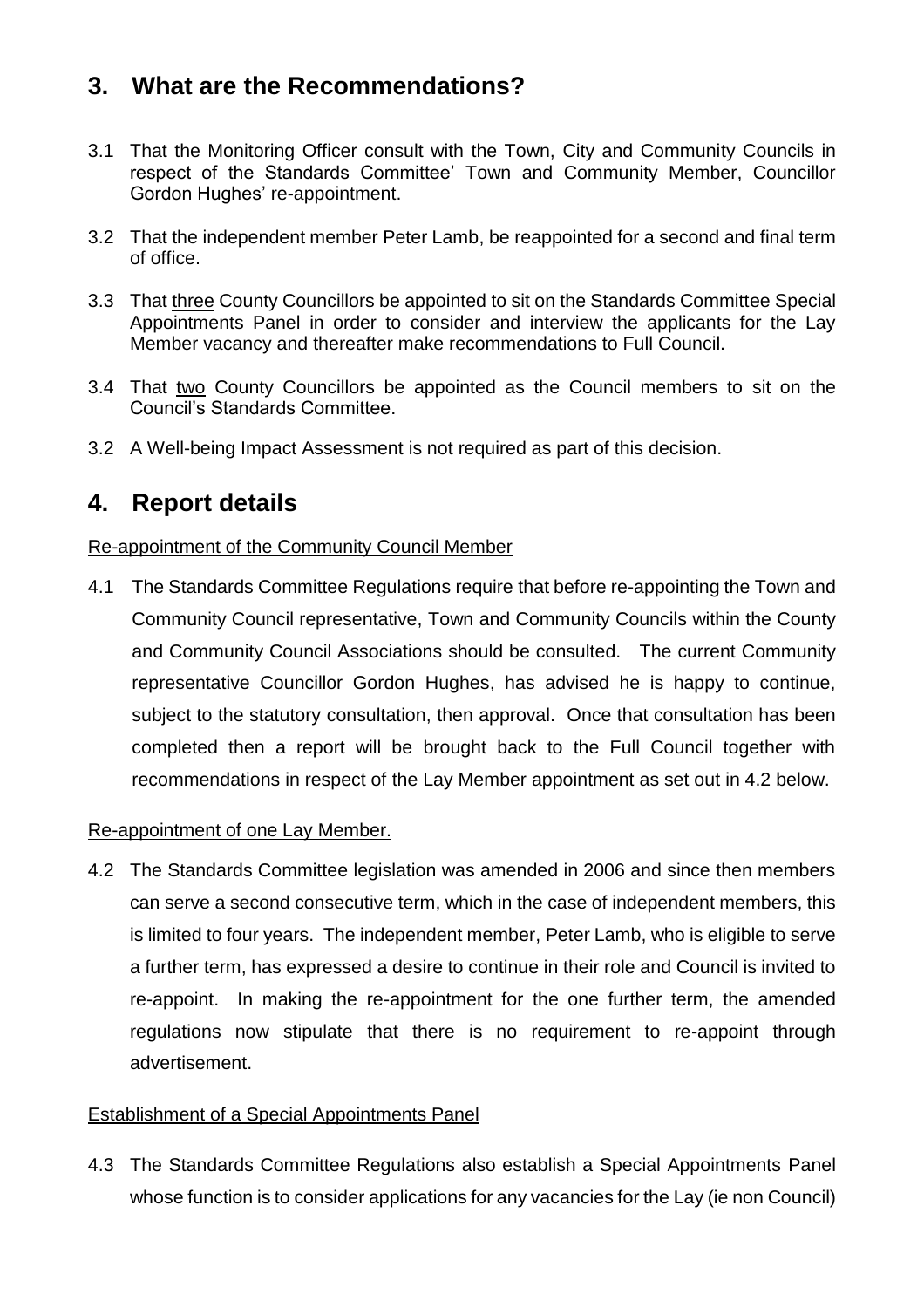members, and to make recommendations to the Full Council. This Panel shall consist of not more than five panel members. One panel member must be a lay person, one a community council member and up to three must be County Councillors.

4.4 This Panel meets only very occasionally when such a vacancy arises. Council is therefore requested to nominate 3 County Councillors to the Standards Committee Special Appointments Panel in readiness for the recruitment process for the replacement independent member to be commenced. The regulations do not stipulate that this Panel should be politically balanced, however previous Councils have made politically balanced nominations.

#### Appointment of Two County Councillors to the Standards Committee

4.5 Two appointments are sought from Council to sit on Standards Committee itself which sits approximately 4 or 5 times per year.

### **5. How does the decision contribute to the Corporate Priorities?**

A fully functioning and legally composite Standards' Committee will provide the Council with the required oversight and enforcement of the ethical framework within it's area; upholding the high standards expected of members underpins the Council's democratic functions and a well governed Council supports the achievement of corporate priorities.

# **6. What will it cost and how will it affect other services?**

The Independent Remuneration Panel for Wales sets the daily rate for independent members. It is a legal requirement that this rate is offered to independent members. This daily rate for 2022-23 is as follows:

If a member works for less than 4 hours per day the rate is £105 to £134, depending on their role.

If a member works for more than 4 hours per day the rate is £210 to £268 depending on their role.

The cost will be met from existing allocations for this Committee as there are no substantial changes to the membership requirements.